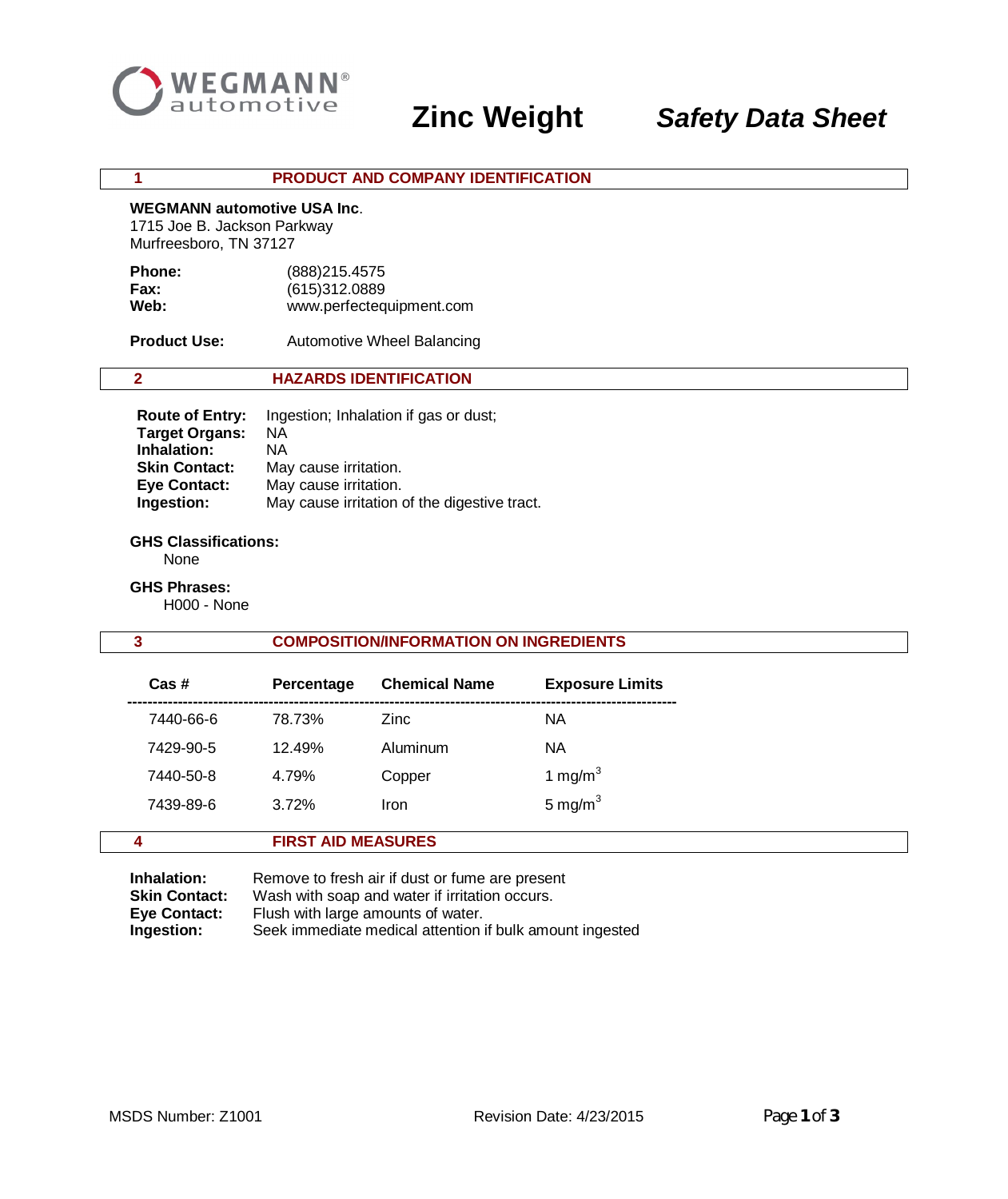

## **5 FIRE FIGHTING MEASURES**

| <b>Flammability:</b> | ΝA |
|----------------------|----|
| <b>Flash Point:</b>  | ΝA |
| LEL:                 | ΝA |
| UEL:                 | ΝA |

Use dry chemical or carbon dioxide extinguishing media. Do not use water or moist sand. When melted, can react violently with water. Firefighters must wear self-contained breathing apparatus (SCBA) and full protective clothing.

#### **6 ACCIDENTAL RELEASE MEASURES**

Pick up for re-use or recycle.

#### **7 HANDLING AND STORAGE**

 **Handling Precautions:** Wash thoroughly after handling. Avoid contact with eyes, skin, or clothing. **Storage Requirements:** Store in cool/dry area.

## **8 EXPOSURE CONTROLS/PERSONAL PROTECTION**

**Engineering Controls:** Use local exhaust.  **Personal Protective Equip:** Wear gloves if dust is present.

Usage of safety glasses/ goggles is recommended. Use good safety practices

| 9                          |                 | PHYSICAL AND CHEMICAL PROPERTIES                      |                      |
|----------------------------|-----------------|-------------------------------------------------------|----------------------|
| Appearance:                | gray            |                                                       |                      |
| <b>Physical State:</b>     | Solid           | Odor:                                                 | <b>Odorless</b>      |
| <b>Spec Grav./Density:</b> | NA              | Solubility:                                           | Not soluble in water |
| <b>Viscosity:</b>          | NA              | <b>Percent Volatile:</b>                              | ΝA                   |
| <b>Boiling Point:</b>      | $908^{\circ}$ C | <b>Freezing/Melting Pt.:</b> Melting: $419^{\circ}$ C |                      |
| <b>Flammability:</b>       | NA.             | <b>Flash Point:</b>                                   | NА                   |
| <b>Vapor Pressure:</b>     | NA.             | <b>Vapor Density:</b>                                 | ΝA                   |
| pH:                        | NA.             | <b>Auto-Ignition Temp: NA</b>                         |                      |
| Evap. Rate:                | NA.             |                                                       |                      |
| Decomp Temp:               | NA.             |                                                       |                      |

#### **10 STABILITY AND REACTIVITY**

| Stability:                               | Product is stable under normal conditions.                    |  |
|------------------------------------------|---------------------------------------------------------------|--|
| <b>Conditions to Avoid:</b>              | Incompatibles                                                 |  |
| <b>Materials to Avoid:</b>               | Strong Acids, phosphorus, chlorine and peroxide.              |  |
|                                          | Molten metal will react violently when in contact with water. |  |
| Hazardous Decomposition: None            |                                                               |  |
| Hazardous Polymerization: Will not occur |                                                               |  |

#### **11 TOXICOLOGICAL INFORMATION**

| Acute:          | NA |
|-----------------|----|
| <b>Chronic:</b> | ΝA |
| Target Organs:  | ΝA |